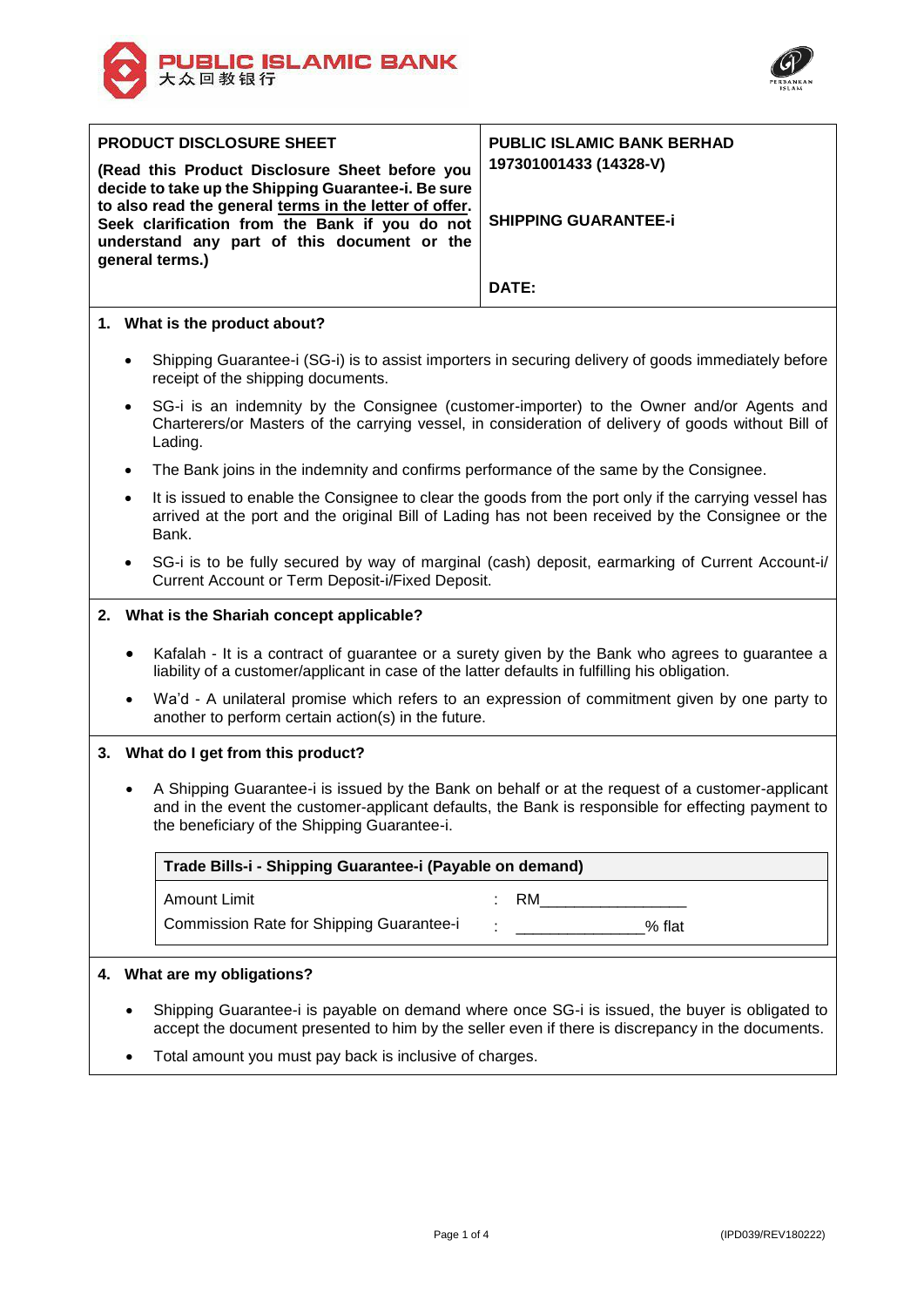



|   | Fees and charges                                        | Amount (RM)                                                           |
|---|---------------------------------------------------------|-----------------------------------------------------------------------|
|   | <b>Commission</b>                                       |                                                                       |
|   | SG-i issued under Bank's LC                             | 0.10% flat, Min. RM100.00                                             |
|   | SG-i issued under Collection Bills                      | 0.10% flat, Min. RM100.00                                             |
|   | SG-i returned after 3 months from issuance date         | 0.50% (from 4th month<br>onwards up to the date of<br>return of SG-i) |
|   | <b>Stamp duty</b>                                       |                                                                       |
|   | Letter of Offer                                         | 10.00                                                                 |
| ٠ | Letter of Indemnity for Delivery Without Bill of Lading | 10.00                                                                 |
| ٠ | <b>Other Security Document</b>                          |                                                                       |
|   | $\checkmark$ Letter of Set-Off                          | Ad valorem                                                            |
|   | $\checkmark$ Letter of Pledge                           | Ad valorem                                                            |

# **6. What if I fail to fulfil my obligations?**

- The security which is earmarked for SG-i facility will be uplifted on maturity for the full amount inclusive of charges (if any).
- Unless otherwise stipulated under the respective type of facility, in the event of default the Bank reserves the right to impose the following:
	- a) For failure to pay any instalments and which failure continues beyond the maturity date of the facility(ies), the compensation rate that shall be applied is the Bank's Average Financing Rate\* (AFR) on the outstanding balance or any such rate as approved by Bank Negara Malaysia.

The formula for late payment charge after maturity is as follows:

Outstanding Balance X AFR X No. of Overdue Day(s) 365

- Also known as "Combined Rate" which consist of two (2) elements namely *ta'widh* and *gharamah*. *Ta'widh* refers to the amount that may be compensated to the Bank based on actual loss incurred due to default while *gharamah* refers to the penalty charged on the defaulters over and above the *ta'widh*.
- b) The Bank shall not compound the compensation payable to the principal amount/financing amount.
- The Bank has the right at any time without notice to you to debit your current/savings account with us towards payment of the monthly payment of the financing and any other charges and/or fees incurred in the granting of the financing including Takaful contribution, quit rent, assessment, cost of an updated/revised valuation reports, fees for searches, legal fees for preparation and perfection of security documents by Bank's solicitors, legal costs incurred in relation to enforcement of security/recovery cost and any other cost or expenses incidental thereto.
- If the financing tenure extends into retirement, you are to advise us on your plans to service the monthly payment after your retirement.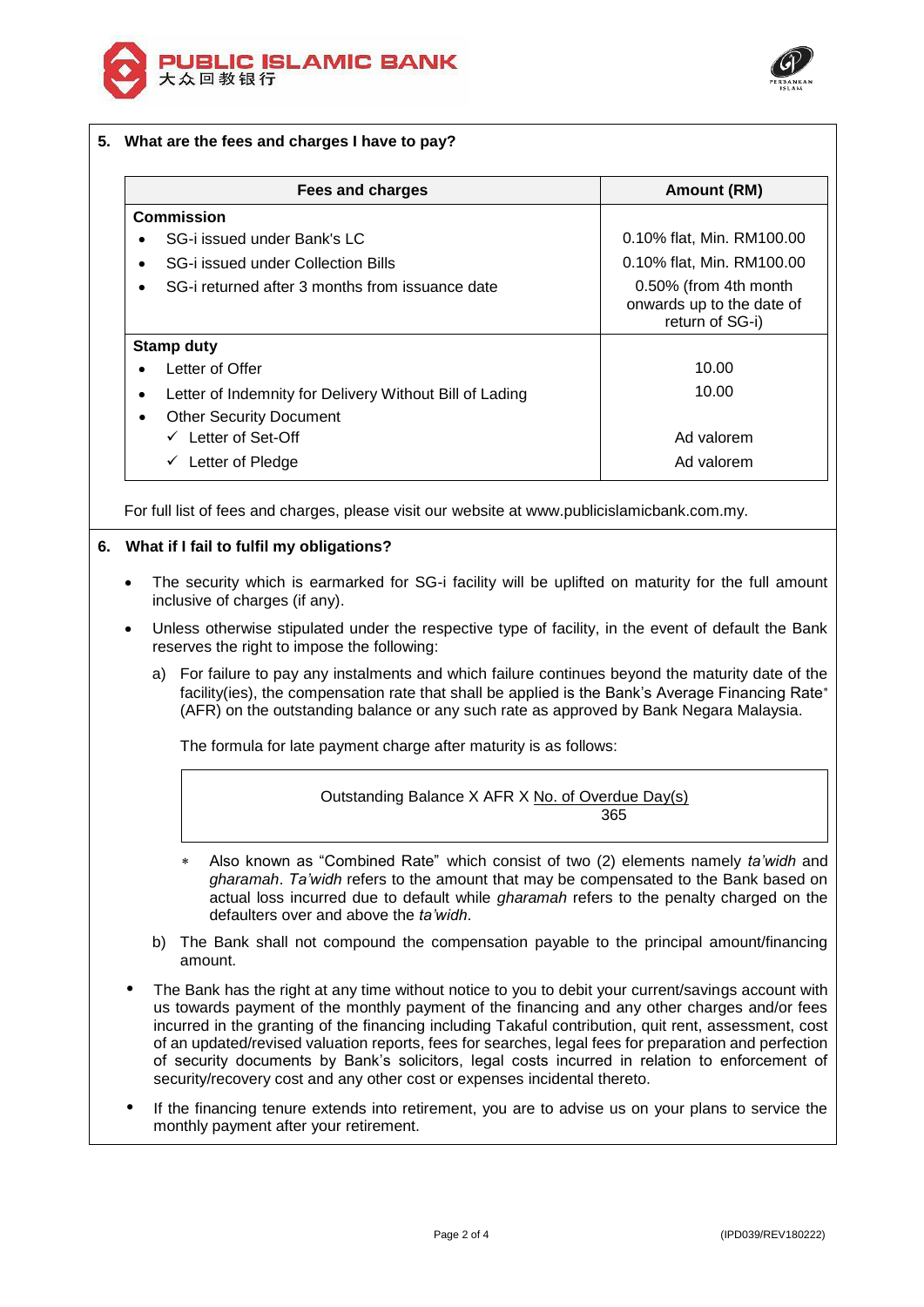



## **6. What if I fail to fulfil my obligations?, cont.**

- You are to furnish us all relevant information regarding financing taken from all financial institutions, cooperatives, building societies, credit companies and merchants that provide credit sales etc. and to fully and accurately disclose material information that has a bearing on our financing decision. Failure by you to disclose essential and correct information in the financing application as well as the consequences of providing incomplete or incorrect information may lead to a higher financing rate or rejection of your financing application.
- Legal action will be taken if you fail to respond to reminder notices. Your property may be foreclosed and you will have to bear all legal costs. You are also responsible to settle any shortfall after your property is sold.
- Legal action against you may affect your credit rating leading to financing being more difficult or expensive to you.
- Under specific circumstances where the customer is not contactable, the Bank's obligation is considered to be fulfilled if such notice has been sent to the last known address of the customer at least seven (7) calendar days in advance.

## **7. What are the major risks?**

 The SG-i shall be returned for cancellation as soon as its purpose is served, failing which commission/charges shall be imposed.

### **8. What do I need to do if there are changes to my contact details?**

 It is important that you inform us (written notice to be sent to the account holding branch) of any change in your contact details to ensure that all correspondences reach you in a timely manner.

### **9. Where can I get assistance and redress?**

- If you have difficulties in making payments, you should contact us earliest possible to discuss payment alternatives.
- If you wish to complain on the products or services provided by us, you may contact us at:

| <b>Public Islamic Bank Berhad</b><br>25th Floor, Menara Public Bank<br>146 Jalan Ampang<br>50450 Kuala Lumpur |  |                                      |  |  |  |  |
|---------------------------------------------------------------------------------------------------------------|--|--------------------------------------|--|--|--|--|
| Telephone                                                                                                     |  | 1-800-22-5555                        |  |  |  |  |
| Fax                                                                                                           |  | 03-2162 2224                         |  |  |  |  |
| E-mail                                                                                                        |  | islamicbkg@publicislamicbank.com.my  |  |  |  |  |
| Website                                                                                                       |  | https://www.publicislamicbank.com.my |  |  |  |  |

 Alternatively, you may seek the services of Agensi Kaunseling dan Pengurusan Kredit (AKPK), an agency established by Bank Negara Malaysia to provide free services on money management, credit counselling, financial education and debt restructuring for individuals. You can contact AKPK at:

**Tingkat 8, Maju Junction Mall 1001, Jalan Sultan Ismail 50250 Kuala Lumpur** Telephone : 03-2616 7766 E-mail : enquiry@akpk.org.my